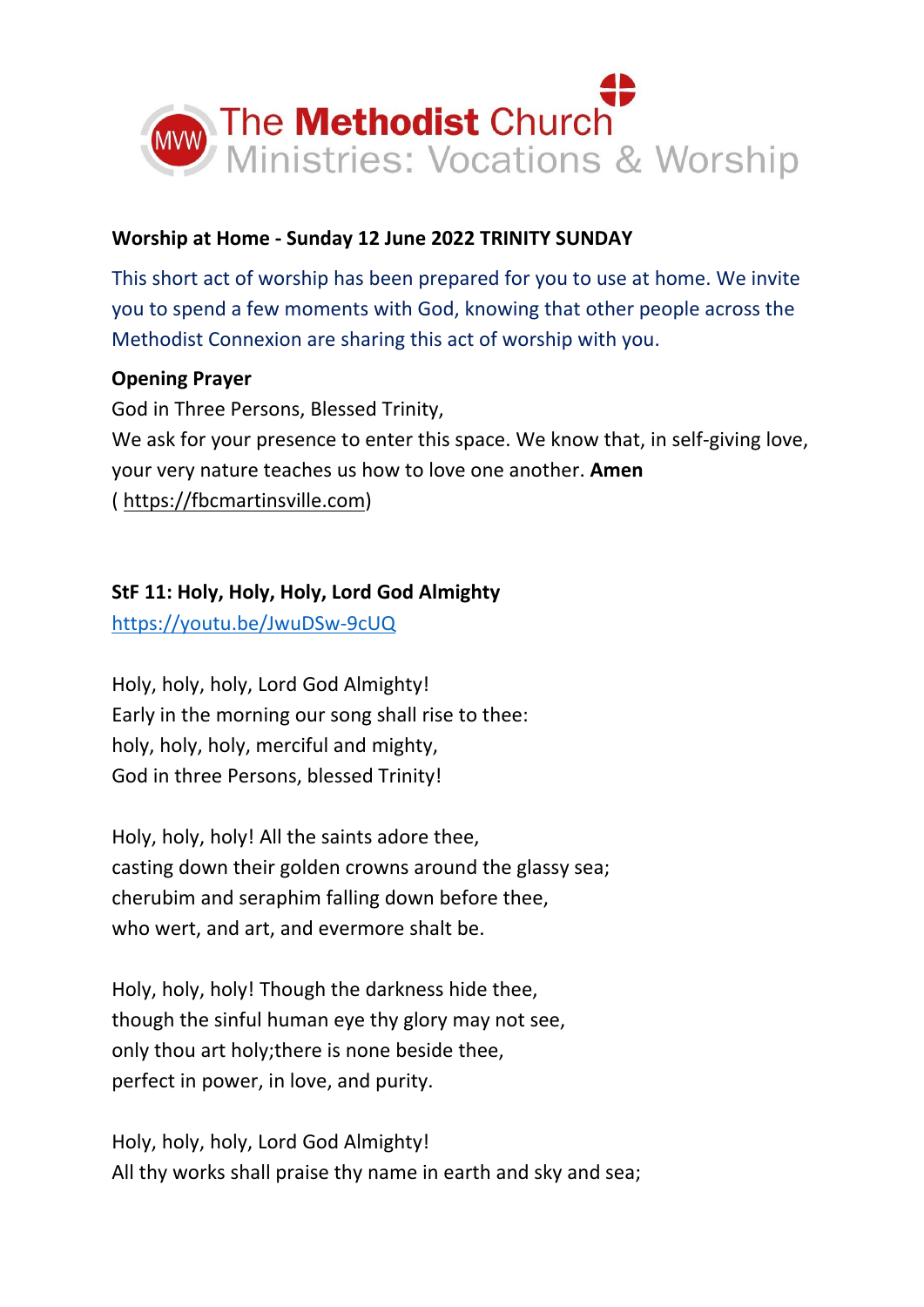holy, holy, holy, merciful and mighty, God in three Persons, blessed Trinity!

> *Reginald Heber (1783-1826) (alt.) Based on Revelation 4:8-11*

We bind unto ourselves today The strong name of the Trinity, By invocation of the same, The Three in One and One in Three. We bind this day to us for ever. By power of faith, Christ's Incarnation; His baptism in the Jordan River; His death on the cross for our salvation; His bursting from the spicèd tomb; His riding up the heavenly way; His coming at the day of doom; We bind unto ourselves today… We bind unto ourselves today The power of God to hold and to lead, His eye to watch, His might to stay, His ear to hearken to our need. The wisdom of our God to teach, His hand to guide, his shield to ward, The word of God to give us speech, His heavenly host to be our guard. Christ be with me, Christ within me, Christ behind me, Christ before me, Christ beside me, Christ to win me, Christ to comfort and restore me, Christ beneath me, Christ above me, Christ in quiet, Christ in danger, Christ in hearts of all that love me, Christ in mouth of friend and stranger. I bind unto myself the name,

The strong name of the Trinity;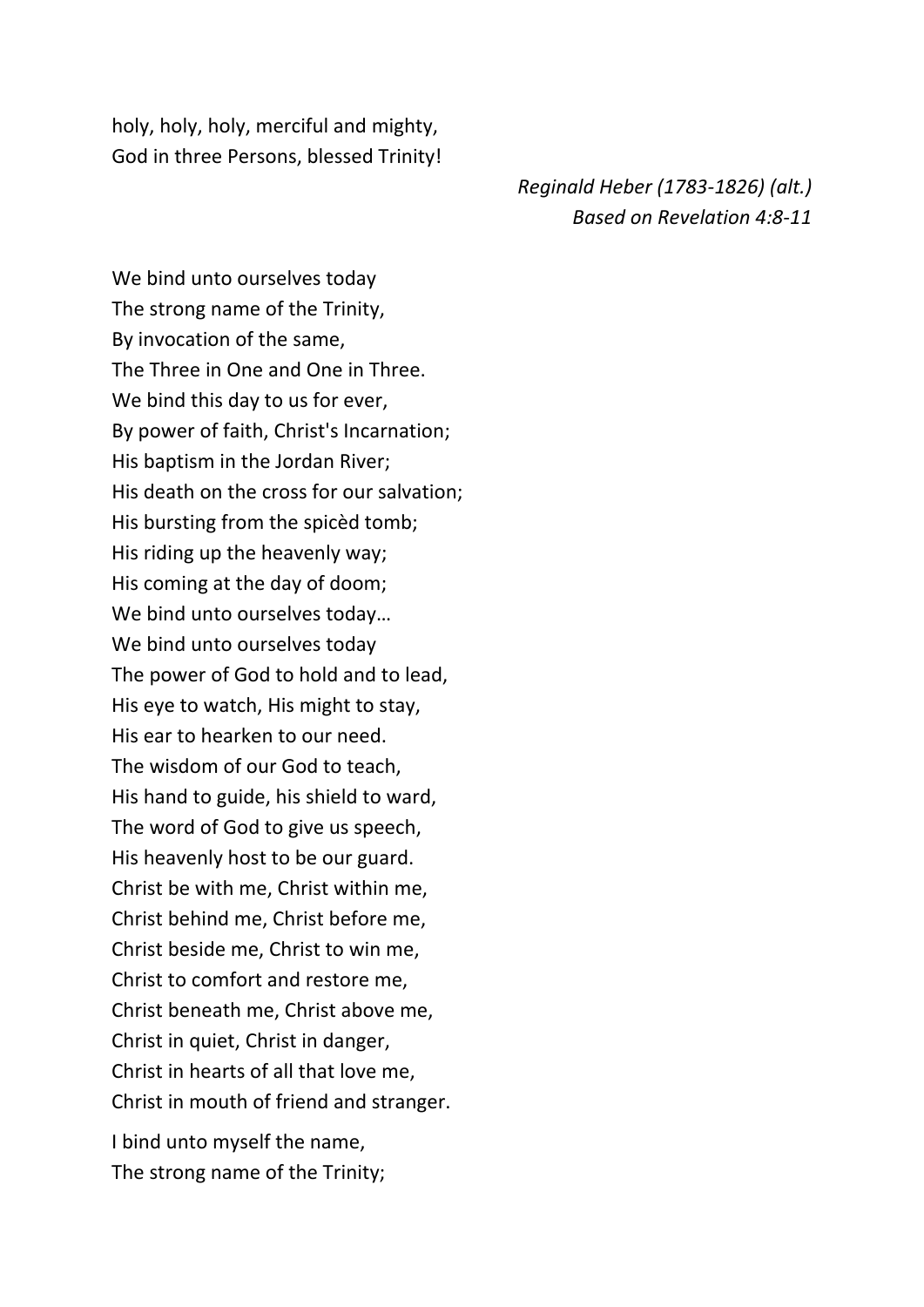By invocation of the same. The Three in One, and One in Three, Of whom all nature hath creation, Eternal Father, Spirit, Word: Praise to the Lord of my salvation, salvation is of Christ the Lord. *Breastplate of St Patrick,* [\(prayerist.com\)](https://prayerist.com/trinityprayers) *Translation: Cecil Frances Alexander*

## **A Prayer of Adoration**

God, all powerful One We give you praise; we adore You Jesus, meek and majestic We are called your friends, and brothers and sisters, we adore You Spirit, the breath of God In You, we live and move, And have our being, we adore You Blessed, Three in One and One in Three We are not alone, the Strong *Three in One* is with us We are not alone. **Amen.**

### **Today's Reading is from Psalm 8**

**StF 333, Majesty, worship His majesty <https://www.youtube.com/watch?v=1Zontyn2TjE>**

Majesty, worship his majesty; unto Jesus be glory, honour and praise. Majesty, kingdom authority, flows from his throne unto his own, his anthem raise.

So exalt, lift up on high the name of Jesus, magnify, come glorify Christ Jesus, the King. Majesty, worship his majesty,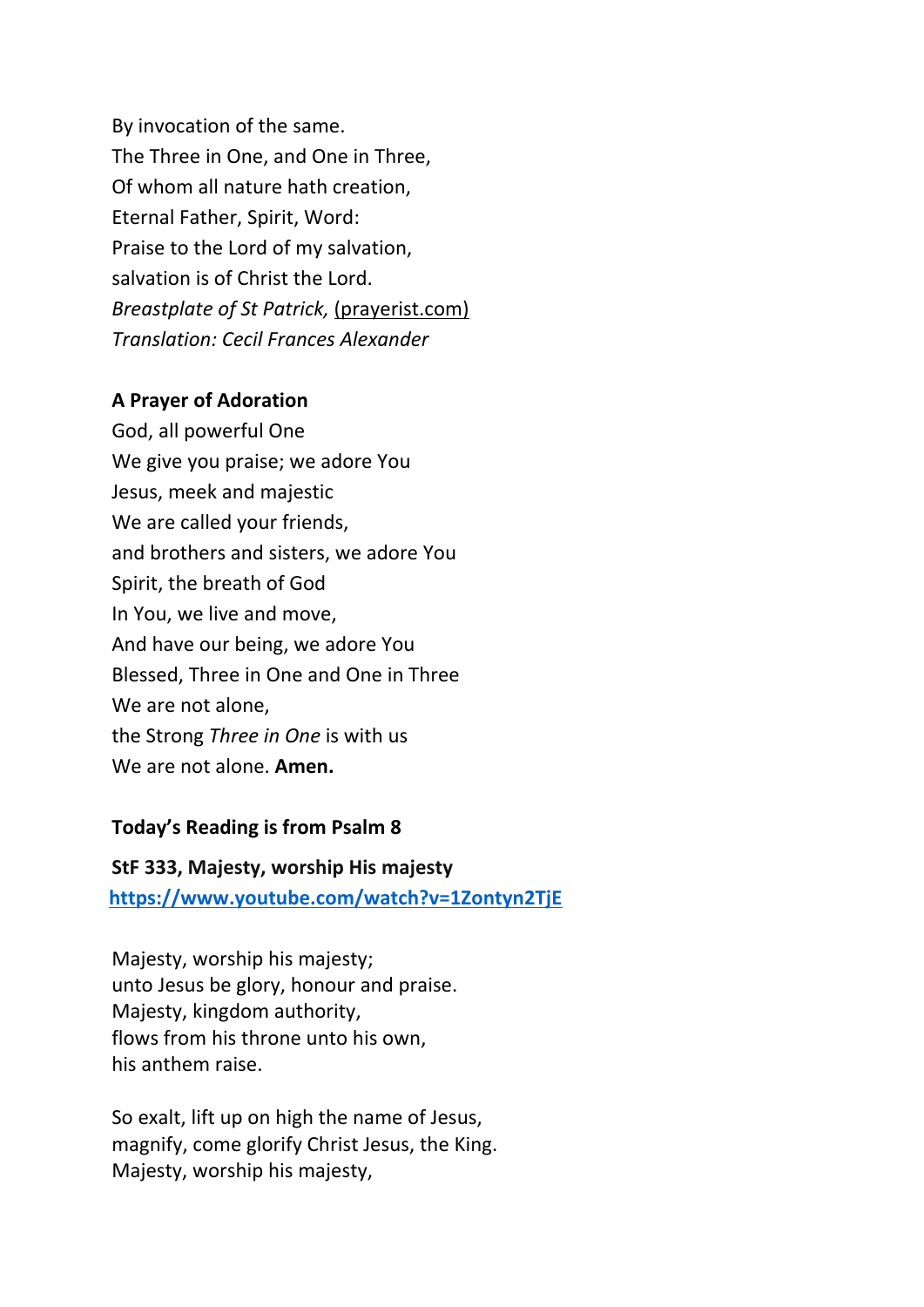Jesus, who died, now glorified, King of all kings.

*Jack Hayford*

#### **Today's Gospel Reading: John 16:12-15**

#### **Time to Reflect**

Our passage in John makes the clear connection between Father, Son, and Holy Spirit. Jesus promises that the Holy Spirit will come and guide the disciples into all the truth. Not only that, the Spriit will make declaration of the things that are to come. The Holy Spirit glorifies Jesus by taking what Jesus has and giving it to His disciples. Because the Father has given everything into Jesus' hands, then this is also passed on to Jesus' disciples, both early followers and by implication, you, and me. Because there is a symbiotic relationship within the Holy Trinity, there is also an interdependence between us, our relationship to others, and our co-operation with God as the three in One and One in Three.

My husband occasionally asks me how I address God. In other words, how do I pray. Do I tack on 'in Jesus' name' at the end of my prayers? At times, I pray to God, on other occasions, perhaps in emergencies, or if in need of comfort, I pray to Jesus. Rarely, do I pray to the Spirit, although I do pray *in the Spirit,*  which is a subtle difference. However, I neglect the Spirit at my peril, for Jesus referred to the Holy Spirit as the *Comforter* and *Advocate.* The Bible also calls the Holy Spirit, the *Paraclete*, or the One who comes alongside us. How good is that? The Spirit also intercedes on our behalf when we cannot find the words (Romans 8:26).

Going back to my husband's question about my manner in addressing God, my answer is this: I don't believe it *really* matters, because if you speak to one, the other(s) knows all about it too. We have a grand-daughter, named Trinity, who thought she was Supergirl when she was younger – even had the costume. Her brother, Joel has so many superhero figurines, I've stopped counting. According to Marvel comic book, there came a day when a group of superheroes banded together to combat the threats none dared face on their own - and on that day, the Avengers assembled.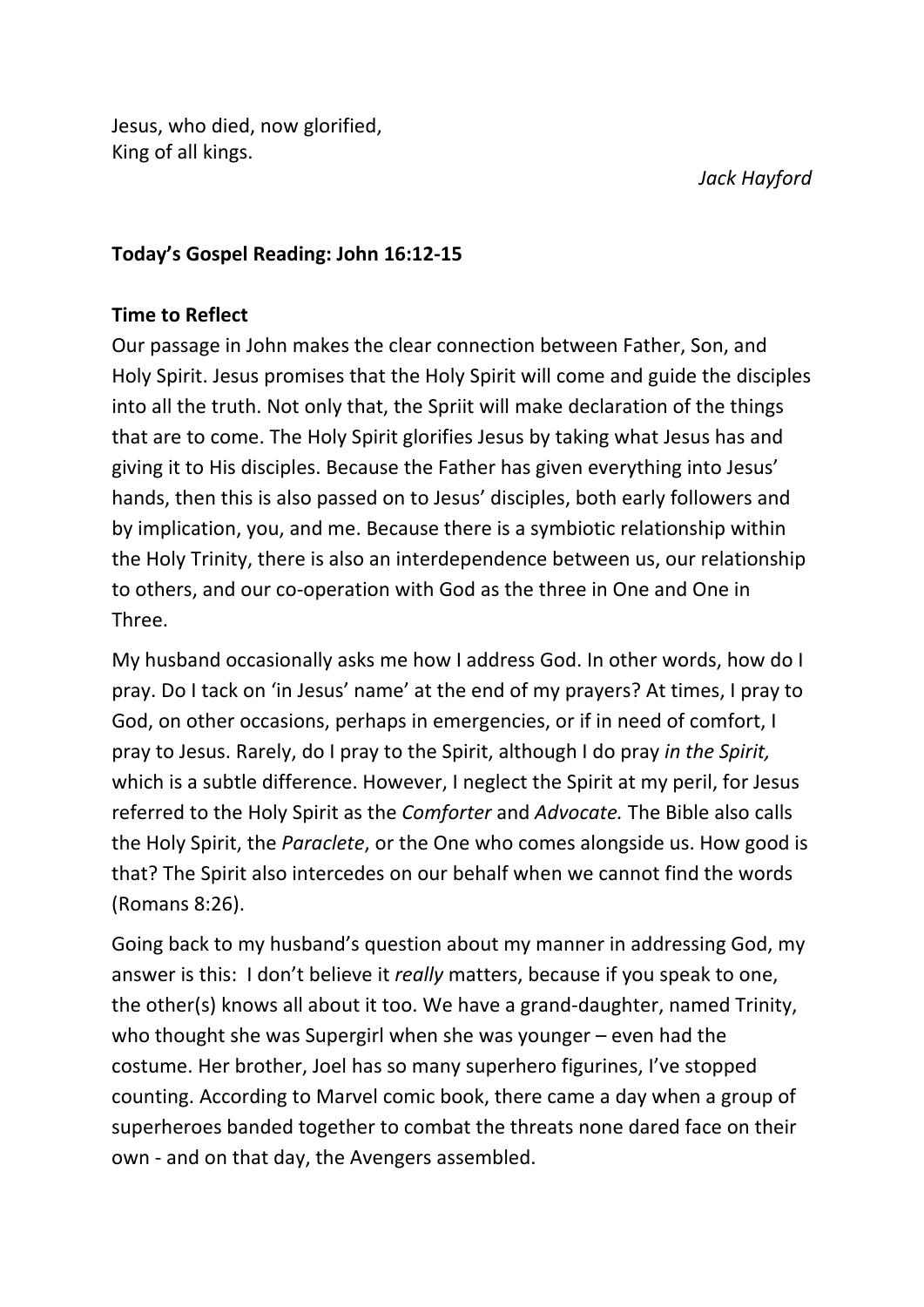Perhaps, we might consider the Holy Trinity as this kind of triple superhero, where each seamlessly work together to subjugate the forces of evil. Consider how this view of the Holy Trinity might help you in your prayer life when darkness presents itself in varied forms (i.e., sickness, worry, trials, tribulations, temptations, etc)?

## *Take time to sit quietly*

## **A Prayer**

God, Jesus, Holy Spirit, we rest in the assurance that you are with us, today and everyday. There is no place you have not been. There is nowhere you will not go with us. This is our assurance. The eternal God and Holy Trinity is with us, today and always. **Amen.**

## **StF 10, Holy, holy, holy is the Lord God Almighty**

**<https://www.youtube.com/watch?v=eTm2FaJdIoU>**

Holy, holy, holy is the Lord God Almighty. Holy, holy, holy is the Lord God Almighty. Who was and is and is to come, who was and is and is to come.

Lift up his name with the sound of singing, lift up his name in all the earth. Lift up your voice and give him glory, for he is worthy to be praised.

*Nathan Fellingham (b. 1977)*

# **A Time of Prayer**

We pray for an end to the war in the Ukraine. We remember those who have lost their lives, Russians, Ukrainians, and those from other nations. Be present with the ones who suffer. Help the emergency services, medical and humanitarian aids to assist the elderly, and children. **Response: We bind unto ourselves today in the strong name of the Trinity.**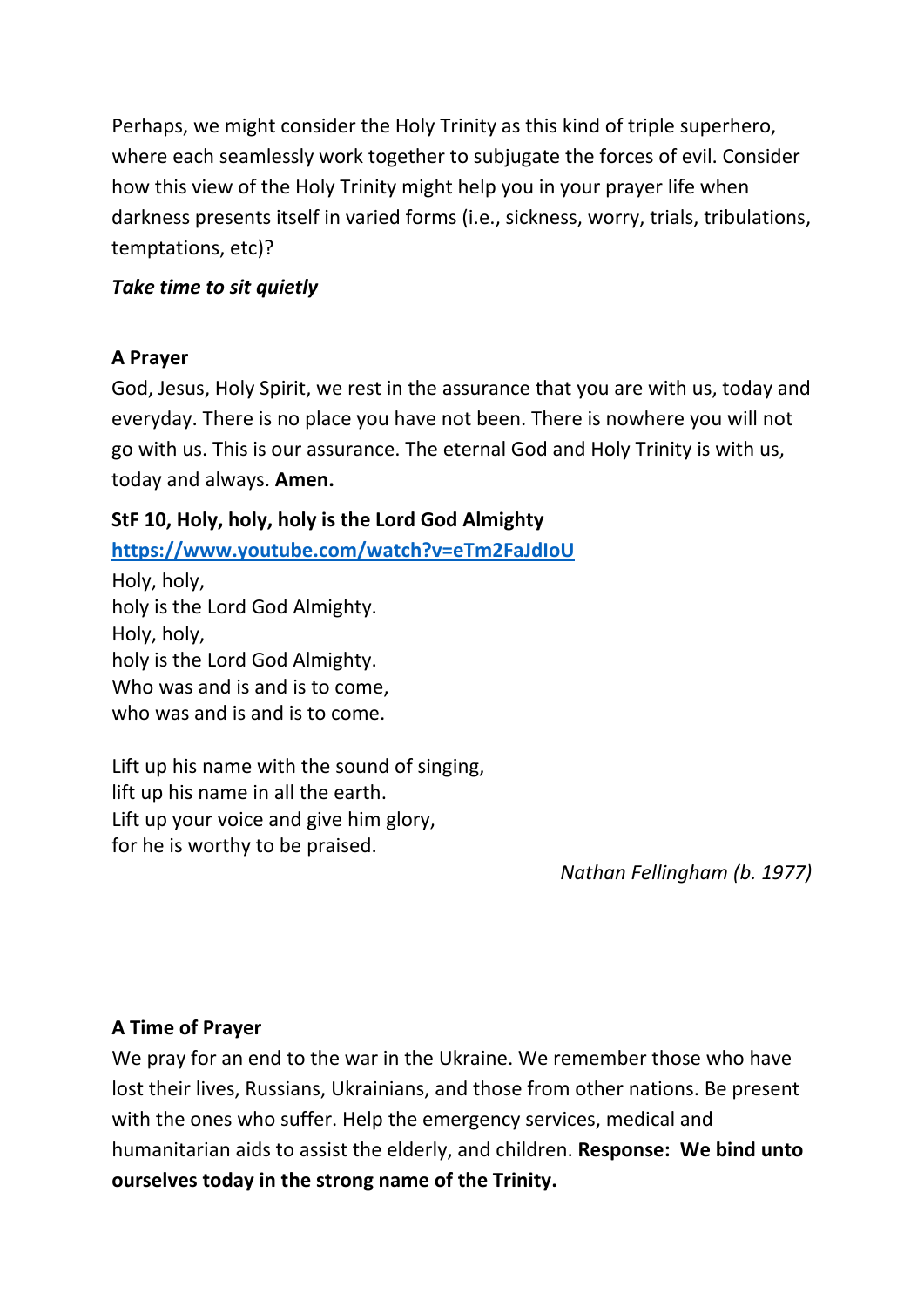We pray for all people across this world. For those who are in need due to global warming, leaving their homes in drought, or severe flooding. We ask for your strength for those living in war, disaster, and desperate need. We pray for all Christians everywhere, especially those undergoing severe persecution because of their faith in Jesus Christ.

**We bind unto ourselves today in the strong name of the Trinity.**

We remember the Methodist Church and ask for a way through the damaging effects of Covid-19, and the decades of membership decline. May each one of us remain your faithful servants with a deep commitment to listen and do your will.

## **We bind unto ourselves today in the strong name of the Trinity.**

We pray for those who have been bereaved during this past year or two. We remember the family members who have not been permitted to attend funerals or visit loved ones in hospital due to covid restrictions. We pray for those experiencing loneliness, depression, and mental health issues due to isolation. **Response: We bind unto ourselves today in the strong name of the Trinity,**

### **The Lord's Prayer**

And having been bound today in the strong name of the Trinity, we come before God and pray as our Saviour, Jesus Christ taught us,

### *Our Father ……*

### **StF 15, The splendour of the King**

**<https://www.youtube.com/watch?v=KBD18rsVJHk>** The splendour of the King, clothed in majesty; let all the earth rejoice, let all the earth rejoice. He wraps himself in light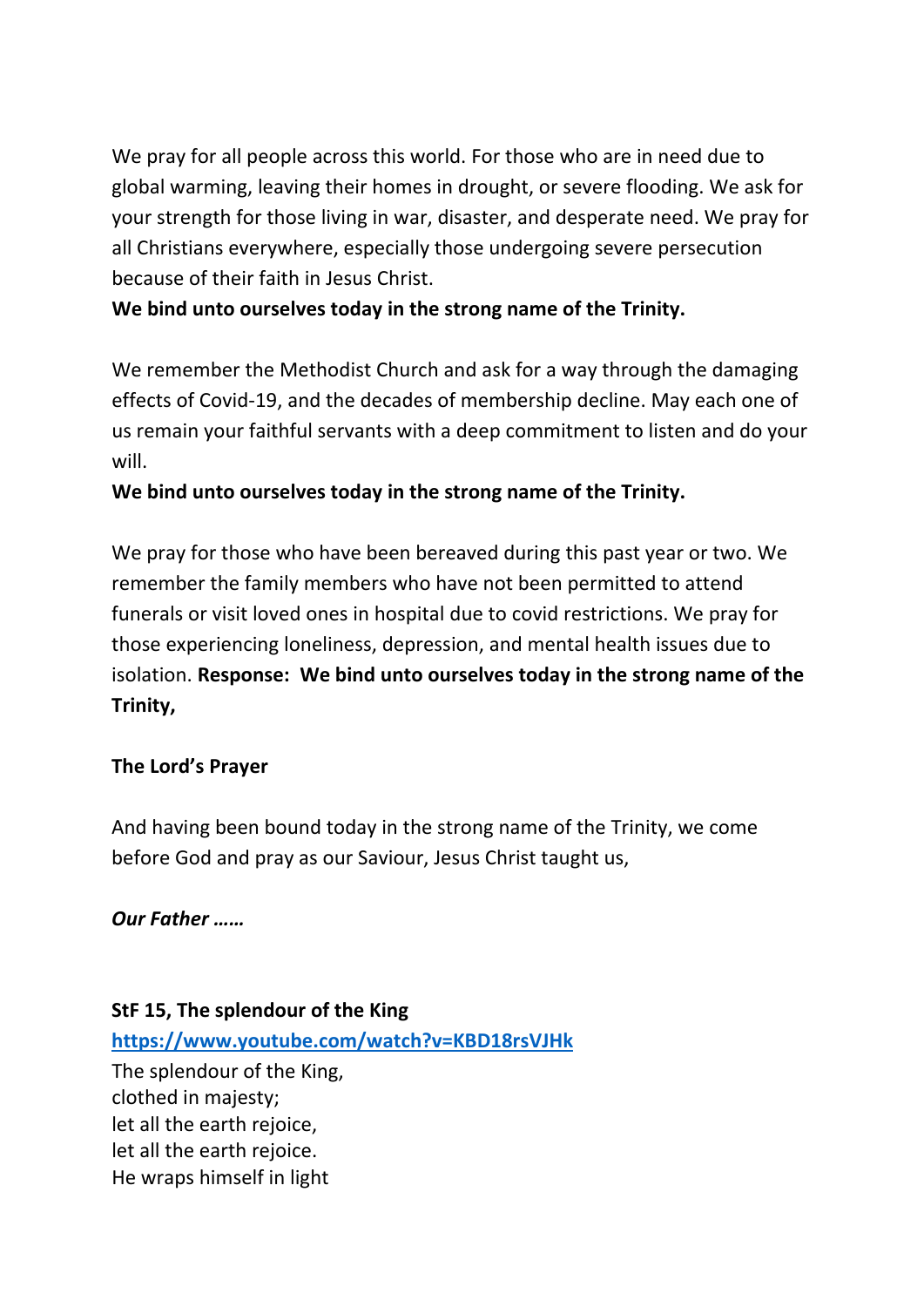and darkness tries to hide, and trembles at his voice, and trembles at his voice.

> How great is our God, sing with me, how great is our God, and all will see how great, how great is our God.

And age to age he stands, and time is in his hands; beginning and the end, beginning and the end. The Godhead, Three in One, Father, Spirit, Son, the Lion and the Lamb, the Lion and the Lamb.

> How great is our God, sing with me, how great is our God, and all will see how great, how great is our God.

Name above all names, worthy of all praise; my heart will sing: how great is our God. Name above all names, worthy of all praise; my heart will sing: how great is our God.

> How great is our God, sing with me, how great is our God, and all will see how great, how great is our God. *Chris Tomlin (b. 1972), Ed Cash and Jesse Reeves*

#### **A prayer of blessing**

We leave this worship time knowing that we are not alone, the Strong *Three in One* is with us. **Amen.**